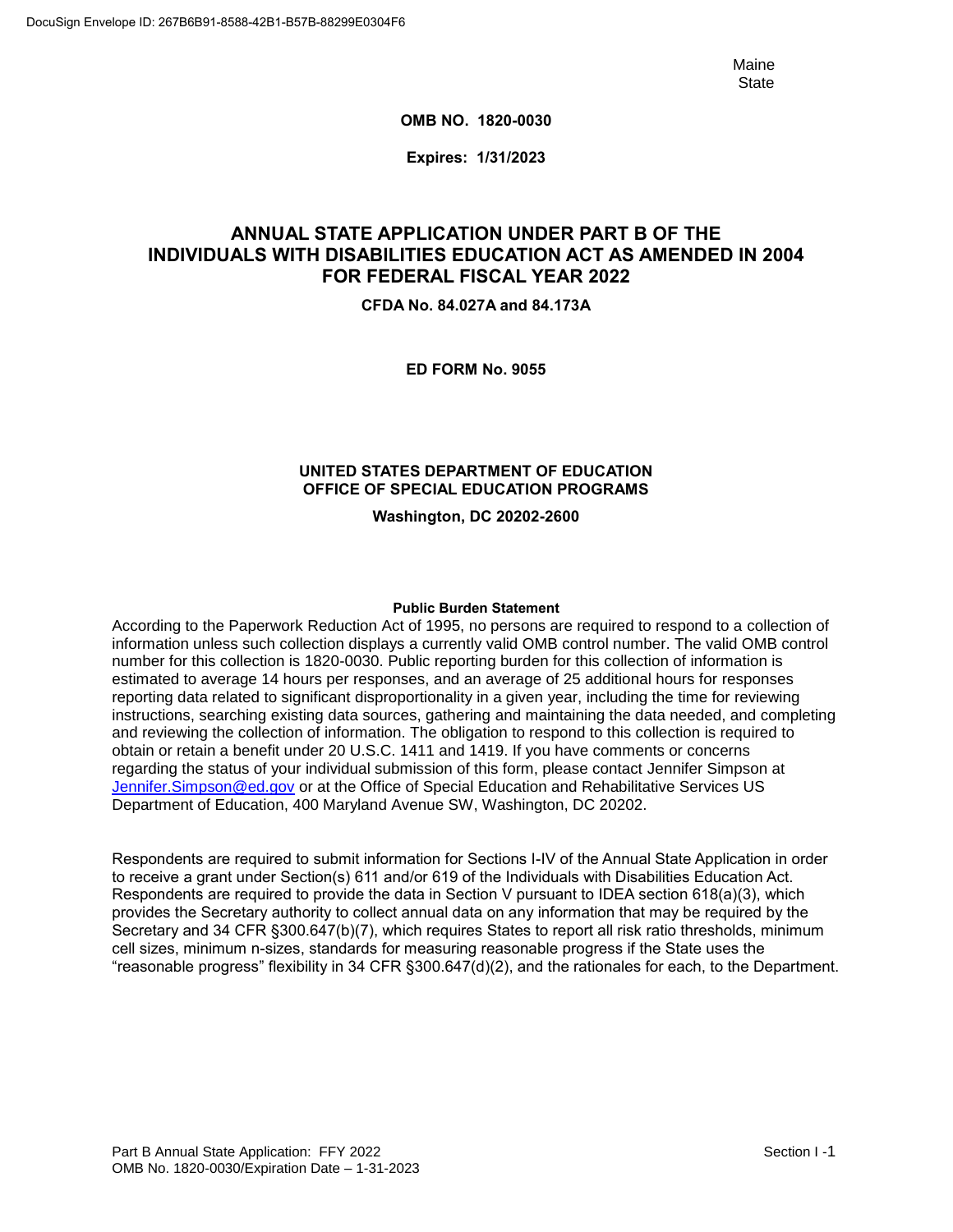# **Section I**

## **A. Submission Statement for Part B of IDEA**

Please select 1 or 2 below. Check 3 if appropriate.

- X 1. The State provides assurances that it has in effect policies and procedures to meet all eligibility requirements of Part B of the Act as found in PL 108-446, the Individuals with Disabilities Education Act and applicable regulations (IDEA). The State is able to meet all assurances found in Section II.A of this Application.
- 2. The State cannot provide assurances for all eligibility requirements of Part B of the Act as found in PL 108-446. The State has determined that it is unable to make the assurances that are checked as 'No' in Section II.A. However, the State assures that throughout the period of this grant award the State will operate consistent with all requirements of IDEA in PL 108-446 and applicable regulations. The State will make such changes to existing policies and procedures as are necessary to bring those policies and procedures into compliance with the requirements of the IDEA, as amended, as soon as possible, and not later than June 30, 2023. The State has included the date by which it expects to complete necessary changes associated with assurances marked 'No'. (Refer to Assurances found in Section II.A.)

#### Optional:

\_\_\_\_\_ 3. The State is submitting modifications to State policies and procedures previously submitted to the Department. These modifications are: (1) deemed necessary by the State, for example when the State revises applicable State law or regulations; (2) required by the Secretary because there is a new interpretation of the Act or regulations by a Federal court or the State's highest court; and/or (3) because of an official finding of noncompliance with Federal law or regulations.

### **B. Conditional Approval for Current Grant Year**

#### **If the State received conditional approval for the current grant year, check the appropriate statement(s) below:**

#### **1. Conditional Approval Related to Assurances in Section II.A:**

- a. Section II.A provides documentation of completion of all issues identified in the FFY 2021 conditional approval letter.
- b. As noted in Section II.A, the State has not completed all issues identified in the FFY 2021 conditional approval letter.

#### 2. **Conditional Approval Related to Other Issues:**

- \_\_\_\_\_ a. The State previously submitted documentation of completion of all issues identified in the FFY 2021 conditional approval letter.
- \_\_\_\_\_ b. The State is attaching documentation of completion of all issues identified in the FFY 2021 conditional approval letter. *(Attach documentation showing completion of all issues.)*
- \_\_\_\_\_ c. The State has not completed all issues identified in the FFY 2021 conditional approval letter. *(Attach documentation showing completion of any issues and a list of items not yet completed.)*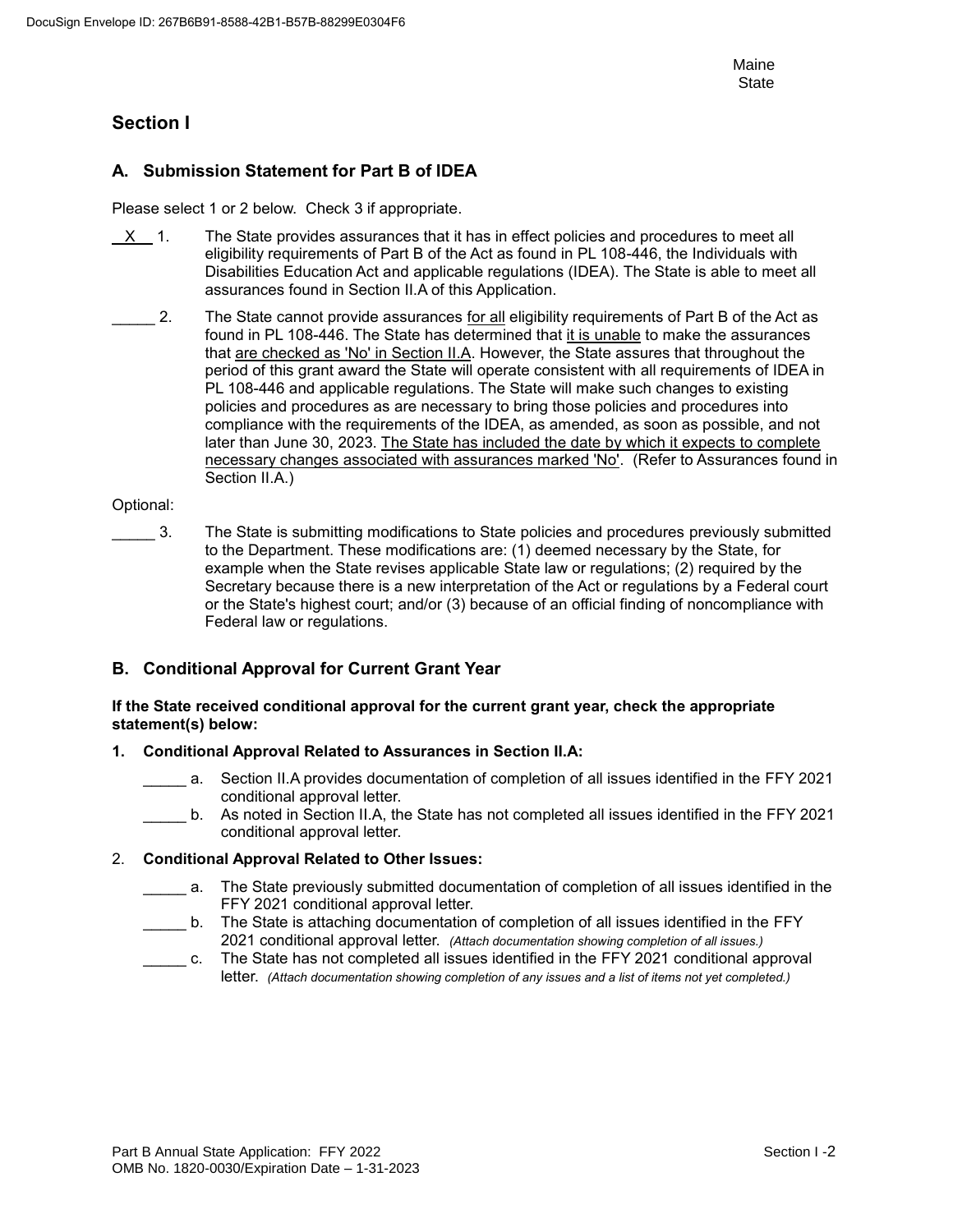# **Section II**

## **A. Assurances Related to Policies and Procedures**

The State makes the following assurances that it has policies and procedures in place as required by Part B of the Individuals with Disabilities Education Act. (20 U.S.C. 1411-1419; 34 CFR §§300.100-300.174)

| Yes                      | <b>No</b>                                                                                                                                                              | <b>Assurances Related to Policies and Procedures</b>                                                                                                                                                                                                                                                                                                                                                                                                                                                                                                                                                                 |
|--------------------------|------------------------------------------------------------------------------------------------------------------------------------------------------------------------|----------------------------------------------------------------------------------------------------------------------------------------------------------------------------------------------------------------------------------------------------------------------------------------------------------------------------------------------------------------------------------------------------------------------------------------------------------------------------------------------------------------------------------------------------------------------------------------------------------------------|
| (Assurance is<br>given.) | (Assurance<br>cannot be<br>given. Provide<br>date on which<br>State will<br>complete<br>changes in<br>order to<br>provide<br>assurance.)<br>Check and<br>enter date(s) |                                                                                                                                                                                                                                                                                                                                                                                                                                                                                                                                                                                                                      |
| X                        | as applicable                                                                                                                                                          | 1.<br>A free appropriate public education is available to all children with<br>disabilities residing in the State between the ages of 3 and 21, inclusive,<br>including children with disabilities who have been suspended or<br>expelled, in accordance with 20 U.S.C. 1412(a)(1);<br>34 CFR §§300.101-300.108.                                                                                                                                                                                                                                                                                                     |
| X                        |                                                                                                                                                                        | 2.<br>The State has established a goal of providing a full educational<br>opportunity to all children with disabilities and a detailed timetable for<br>accomplishing that goal. (20 U.S.C. 1412(a)(2);<br>34 CFR §§300.109-300.110)                                                                                                                                                                                                                                                                                                                                                                                 |
| X                        |                                                                                                                                                                        | 3.<br>All children with disabilities residing in the State, including children with<br>disabilities who are homeless or are wards of the State and children<br>with disabilities attending private schools, regardless of the severity of<br>their disabilities, and who are in need of special education and related<br>services, are identified, located, and evaluated and a practical method<br>is developed and implemented to determine which children with<br>disabilities are currently receiving needed special education and related<br>services in accordance with 20 U.S.C. 1412(a)(3); 34 CFR §300.111. |
| X                        |                                                                                                                                                                        | An individualized education program, or an individualized family service<br>4.<br>plan that meets the requirements of section 636(d), is developed,<br>reviewed, and revised for each child with a disability in accordance with<br>34 CFR §§300.320 through 300.324, except as provided in<br>§§300.300(b)(3) and 300.300(b)(4). (20 U.S.C. 1412(a)(4);<br>34 CFR §300.112)                                                                                                                                                                                                                                         |
| X                        |                                                                                                                                                                        | 5.<br>To the maximum extent appropriate, children with disabilities, including<br>children in public or private institutions or other care facilities, are<br>educated with children who are not disabled, and special classes,<br>separate schooling, or other removal of children with disabilities from<br>the regular educational environment occurs only when the nature or<br>severity of the disability of a child is such that education in regular<br>classes with the use of supplementary aids and services cannot be                                                                                     |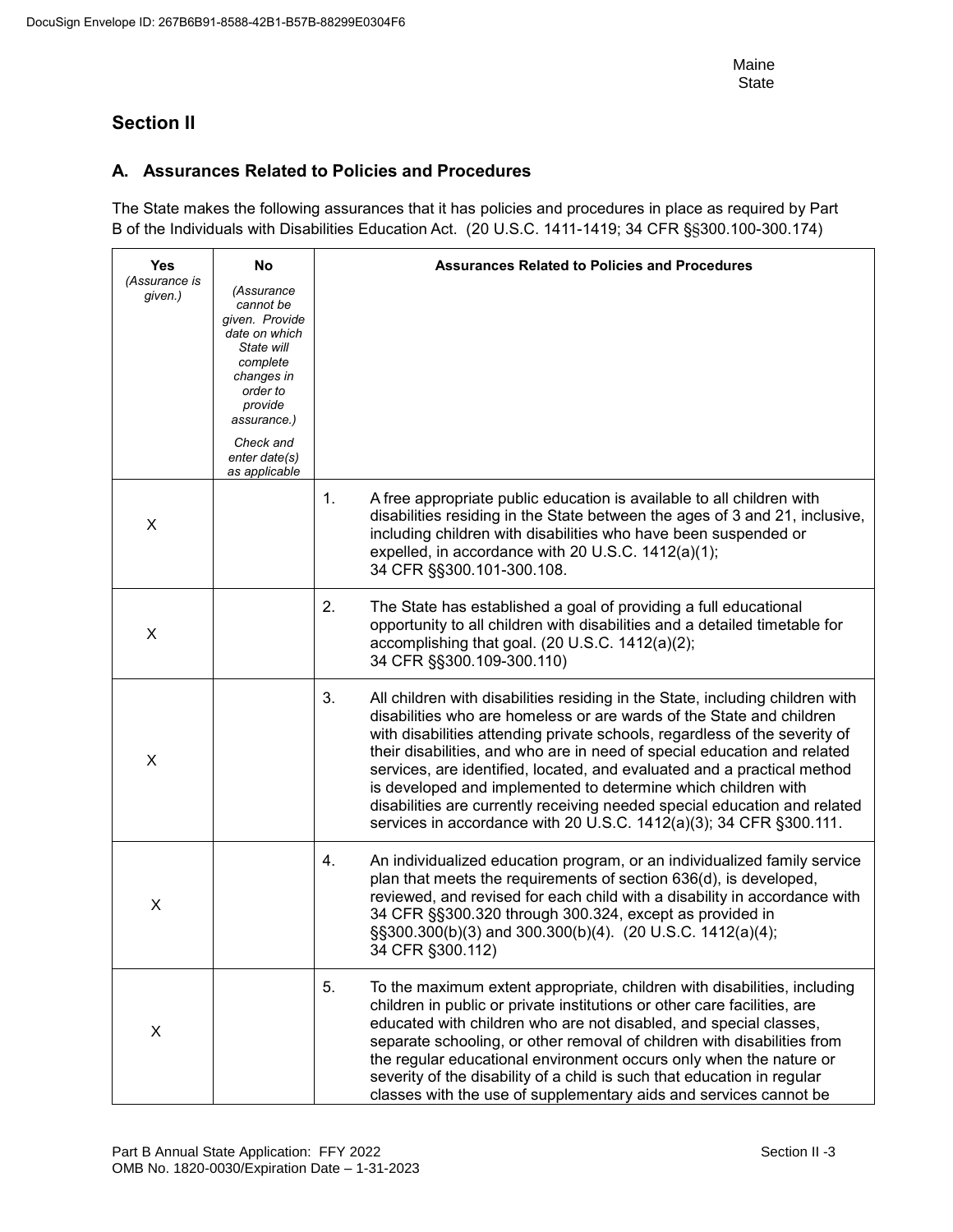|   |     | achieved satisfactorily in accordance with 20 U.S.C. 1412(a)(5)(A)-(B);<br>34 CFR §§300.114-300.120.                                                                                                                                                                                                                                                                                                                                                                                                                                                                                                                                                                                                                                                                                                                                                                                                              |
|---|-----|-------------------------------------------------------------------------------------------------------------------------------------------------------------------------------------------------------------------------------------------------------------------------------------------------------------------------------------------------------------------------------------------------------------------------------------------------------------------------------------------------------------------------------------------------------------------------------------------------------------------------------------------------------------------------------------------------------------------------------------------------------------------------------------------------------------------------------------------------------------------------------------------------------------------|
| X | 6.  | Children with disabilities and their parents are afforded the procedural<br>safeguards required by 34 CFR §§300.500 through 300.536 and in<br>accordance with 20 U.S.C. 1412(a)(6); 34 CFR §300.121.                                                                                                                                                                                                                                                                                                                                                                                                                                                                                                                                                                                                                                                                                                              |
| X | 7.  | Children with disabilities are evaluated in accordance with<br>34 CFR §§300.300 through 300.311. (20 U.S.C. 1412(a)(7);<br>34 CFR §300.122)                                                                                                                                                                                                                                                                                                                                                                                                                                                                                                                                                                                                                                                                                                                                                                       |
| X | 8.  | Agencies in the State comply with 34 CFR §§300.610 through 300.626<br>(relating to the confidentiality of records and information).<br>(20 U.S.C. 1412(a)(8); 34 CFR §300.123)                                                                                                                                                                                                                                                                                                                                                                                                                                                                                                                                                                                                                                                                                                                                    |
| X | 9.  | Children participating in early intervention programs assisted under Part<br>C, and who will participate in preschool programs assisted under this<br>part, experience a smooth and effective transition to those preschool<br>programs in a manner consistent with section $637(a)(9)$ . By the third<br>birthday of such a child, an individualized education program or, if<br>consistent with 34 CFR §300.323(b) and section 636(d), an<br>individualized family service plan, has been developed and is being<br>implemented for the child. The local educational agency will participate<br>in transition planning conferences arranged by the designated lead<br>agency under section 635(a)(10). (20 U.S.C. 1412(a)(9);<br>34 CFR §300.124)                                                                                                                                                               |
| X | 10. | Agencies in the State, and the SEA if applicable, comply with the<br>requirements of 34 CFR §§300.130 through 300.148 (relating to<br>responsibilities for children in private schools), including that to the<br>extent consistent with the number and location of children with<br>disabilities in the State who are enrolled by their parents in private<br>elementary schools and secondary schools in the school district served<br>by a local educational agency, provision is made for the participation of<br>those children in the program assisted or carried out under this part by<br>providing for such children special education and related services in<br>accordance with the requirements found in 34 CFR §§300.130 through<br>300.148 unless the Secretary has arranged for services to those<br>children under subsection (f) [By pass]. (20 U.S.C. 1412(a)(10);<br>34 CFR §§300.129-300.148) |
| X | 11. | The State educational agency is responsible for ensuring that the<br>requirements of Part B are met including the requirements of<br>34 CFR §§300.113, 300.149, 300.150 through 300.153, and 300.175<br>and 300.176 and that the State monitors and enforces the requirements<br>of Part B in accordance with 34 CFR §§300.600-300.602 and 300.606-<br>300.608. (20 U.S.C. 1412(a)(11); 34 CFR §300.149)                                                                                                                                                                                                                                                                                                                                                                                                                                                                                                          |
| X | 12. | The Chief Executive Officer of a State or designee of the officer shall<br>ensure that an interagency agreement or other mechanism for<br>interagency coordination is in effect between each public agency<br>described in subparagraph (b) of 34 CFR §300.154 and the State<br>educational agency, in order to ensure that all services described in<br>paragraph (b)(1)(i) that are needed to ensure a free appropriate public<br>education are provided, including the provision of such services during                                                                                                                                                                                                                                                                                                                                                                                                       |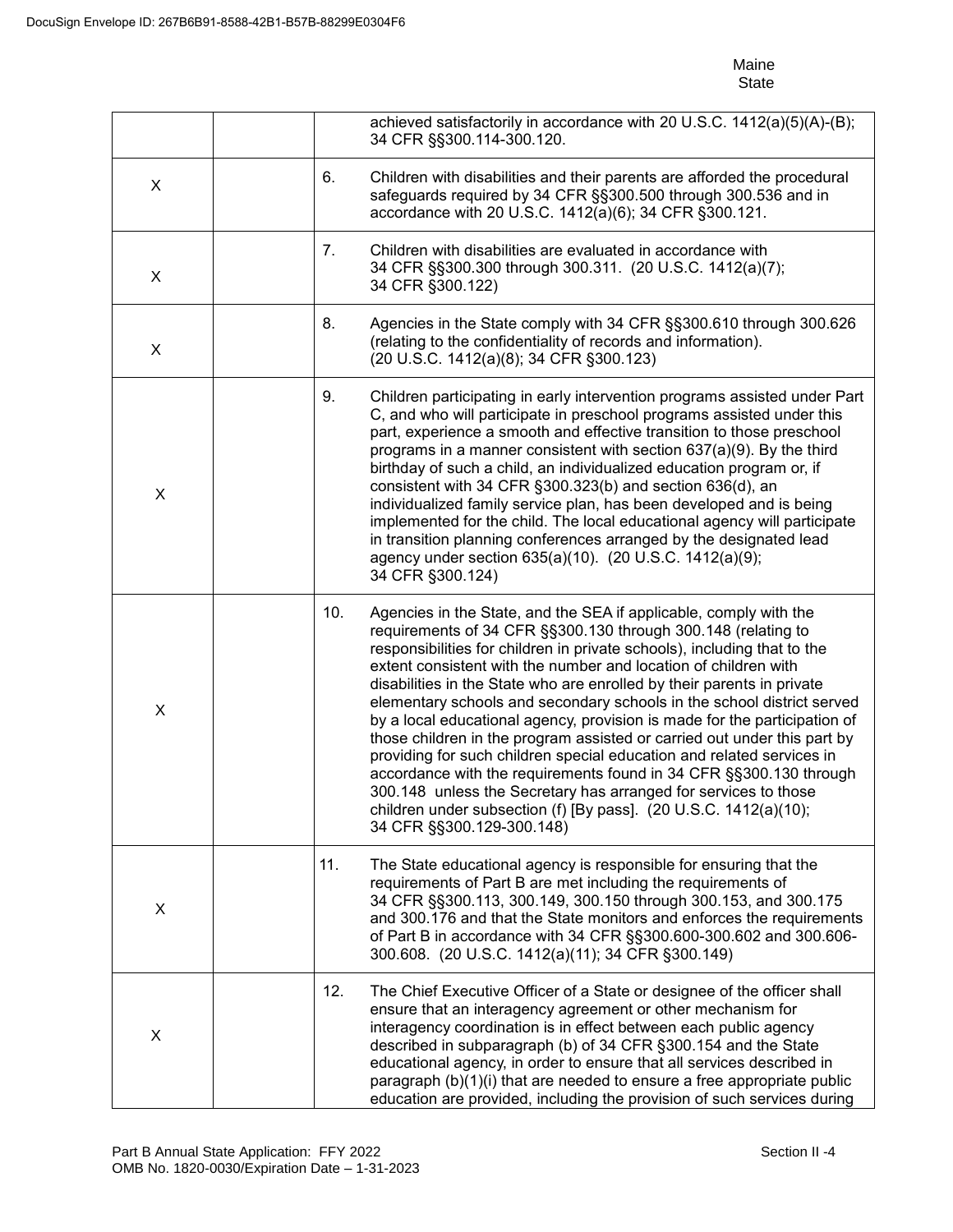|   |     | the pendency of any dispute under §300.154(a)(3). Such agreement or<br>mechanism shall meet the requirements found in<br>20 U.S.C. 1412(a)(12)(A)-(C); 34 CFR §300.154.                                                                                                                                                                                                                                                                                                                      |
|---|-----|----------------------------------------------------------------------------------------------------------------------------------------------------------------------------------------------------------------------------------------------------------------------------------------------------------------------------------------------------------------------------------------------------------------------------------------------------------------------------------------------|
| X | 13. | The State educational agency will not make a final determination that a<br>local educational agency is not eligible for assistance under this part<br>without first affording that agency reasonable notice and an opportunity<br>for a hearing. (20 U.S.C. 1412(a)(13); 34 CFR §300.155)                                                                                                                                                                                                    |
| X | 14. | The State educational agency has established and maintains<br>qualifications to ensure that personnel necessary to carry out this part<br>are appropriately and adequately prepared and trained, including that<br>those personnel have the content knowledge and skills to serve children<br>with disabilities as noted in 20 U.S.C. $1412(a)(14)(A)$ -(E), as amended<br>by the Every Student Succeeds Act; 34 CFR §300.156.                                                               |
| X | 15. | The State has established goals for the performance of children with<br>disabilities in the State that meet the requirements found in<br>20 U.S.C. 1412(a)(15)(A)-(C), as amended by the Every Student<br>Succeeds Act; 34 CFR §300.157.                                                                                                                                                                                                                                                     |
| X | 16. | All children with disabilities are included in all general State and<br>districtwide assessment programs, including assessments described<br>under section 1111 of the Elementary and Secondary Education Act of<br>1965, with appropriate accommodations and alternate assessments<br>where necessary and as indicated in their respective individualized<br>education programs as noted in 20 U.S.C. 1412(a)(16)(A)-(E); as<br>amended by the Every Student Succeeds Act; 34 CFR §300.160. |
| X | 17. | Funds paid to a State under this part will be expended in accordance<br>with all the provisions of Part B including 20 U.S.C. 1412(a)(17)(A)-(C);<br>34 CFR §300.162.                                                                                                                                                                                                                                                                                                                        |
| X | 18. | The State will not reduce the amount of State financial support for<br>special education and related services for children with disabilities, or<br>otherwise made available because of the excess costs of educating<br>those children, below the amount of that support for the preceding fiscal<br>year, unless a waiver is granted, in accordance with<br>20 U.S.C. 1412(a)(18)(A)-(D); 34 CFR §§300.163 through 300.164.                                                                |
| X | 19. | Prior to the adoption of any policies and procedures needed to comply<br>with this section (including any amendments to such policies and<br>procedures), the State ensures that there are public hearings, adequate<br>notice of the hearings, and an opportunity for comment available to the<br>general public, including individuals with disabilities and parents of<br>children with disabilities. (20 U.S.C. 1412(a)(19); 34 CFR §300.165)                                            |
| X | 20. | In complying with 34 CFR §§300.162 and 300.163, a State may not use<br>funds paid to it under this part to satisfy State-law mandated funding<br>obligations to local educational agencies, including funding based on<br>student attendance or enrollment, or inflation. (20 U.S.C. 1412(a)(20);<br>34 CFR §300.166)                                                                                                                                                                        |
| X | 21. | The State has established and maintains an advisory panel for the<br>purpose of providing policy guidance with respect to special education                                                                                                                                                                                                                                                                                                                                                  |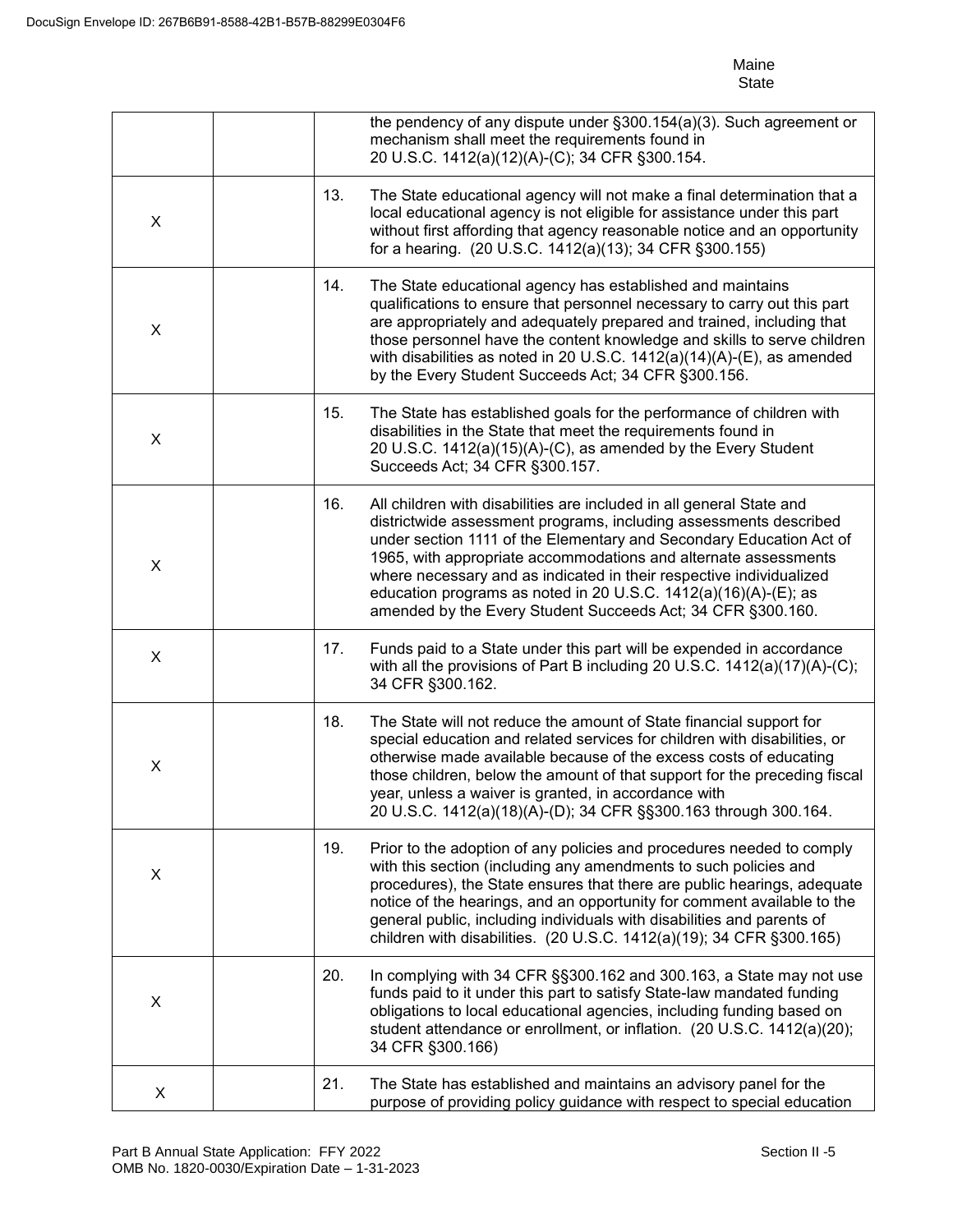|   |      | and related services for children with disabilities in the State as found in<br>20 U.S.C. 1412(a)(21)(A)-(D); 34 CFR §§300.167-300.169.                                                                                                                                                                                                                                                                                                            |
|---|------|----------------------------------------------------------------------------------------------------------------------------------------------------------------------------------------------------------------------------------------------------------------------------------------------------------------------------------------------------------------------------------------------------------------------------------------------------|
| X | 22.  | The State educational agency examines data, including data<br>disaggregated by race and ethnicity, to determine if significant<br>discrepancies are occurring in the rate of long-term suspensions and<br>expulsions of children with disabilities in accordance with<br>20 U.S.C. 1412(a)(22)(A)-(B); 34 CFR §300.170.                                                                                                                            |
| X | 23a. | The State adopts the National Instructional Materials Accessibility<br>Standard for the purposes of providing instructional materials to blind<br>persons or other persons with print disabilities, in a timely manner after<br>the publication of the National Instructional Materials Accessibility<br>Standard in the Federal Register in accordance with<br>20 U.S.C. 1412(a)(23)(A) and (D); 34 CFR §300.172.                                 |
|   | 23b. | (Note: Check either "23b.1" or "23b.2" whichever applies.                                                                                                                                                                                                                                                                                                                                                                                          |
|   |      | 23b.1 The State educational agency coordinates with the National<br>Instructional Materials Access Center and not later than 12/03/06 the<br>SEA as part of any print instructional materials adoption process,<br>procurement contract, or other practice or instrument used for purchase<br>of print instructional materials enters into a written contract with the<br>publisher of the print instructional materials to:                       |
|   |      | require the publisher to prepare and, on or before delivery of the<br>print instructional materials, provide to the National Instructional<br>Materials Access Center, electronic files containing the contents of<br>the print instructional materials using the National Instructional<br>Materials Accessibility Standard; or                                                                                                                   |
|   |      | purchase instructional materials from the publisher that are<br>produced in, or may be rendered in, specialized formats.<br>(20 U.S.C. 1412(a)(23)(C); 34 CFR §300.172)                                                                                                                                                                                                                                                                            |
| X |      | 23b.2 The State educational agency has chosen not to coordinate with the<br>National Instructional Materials Access Center but assures that it will<br>provide instructional materials to blind persons or other persons with<br>print disabilities in a timely manner. (20 U.S.C. 1412(a)(23)(B);<br>34 CFR §300.172)                                                                                                                             |
| X | 24.  | The State has in effect, consistent with the purposes of the IDEA and<br>with section 618(d) of the Act, policies and procedures designed to<br>prevent the inappropriate overidentification or disproportionate<br>representation by race and ethnicity of children as children with<br>disabilities, including children with disabilities with a particular<br>impairment described in 34 CFR §300.8. (20 U.S.C 1412(a)(24);<br>34 CFR §300.173) |
| X | 25.  | The State educational agency shall prohibit State and local educational<br>agency personnel from requiring a child to obtain a prescription for a<br>substance covered by the Controlled Substances Act (21 U.S.C. 812(c))<br>as a condition of attending school, receiving an evaluation under<br>34 CFR §§300.300 through 300.311, or receiving services under the<br>IDEA as described in 20 U.S.C. 1412(a)(25)(A)-(B); 34 CFR §300.174.        |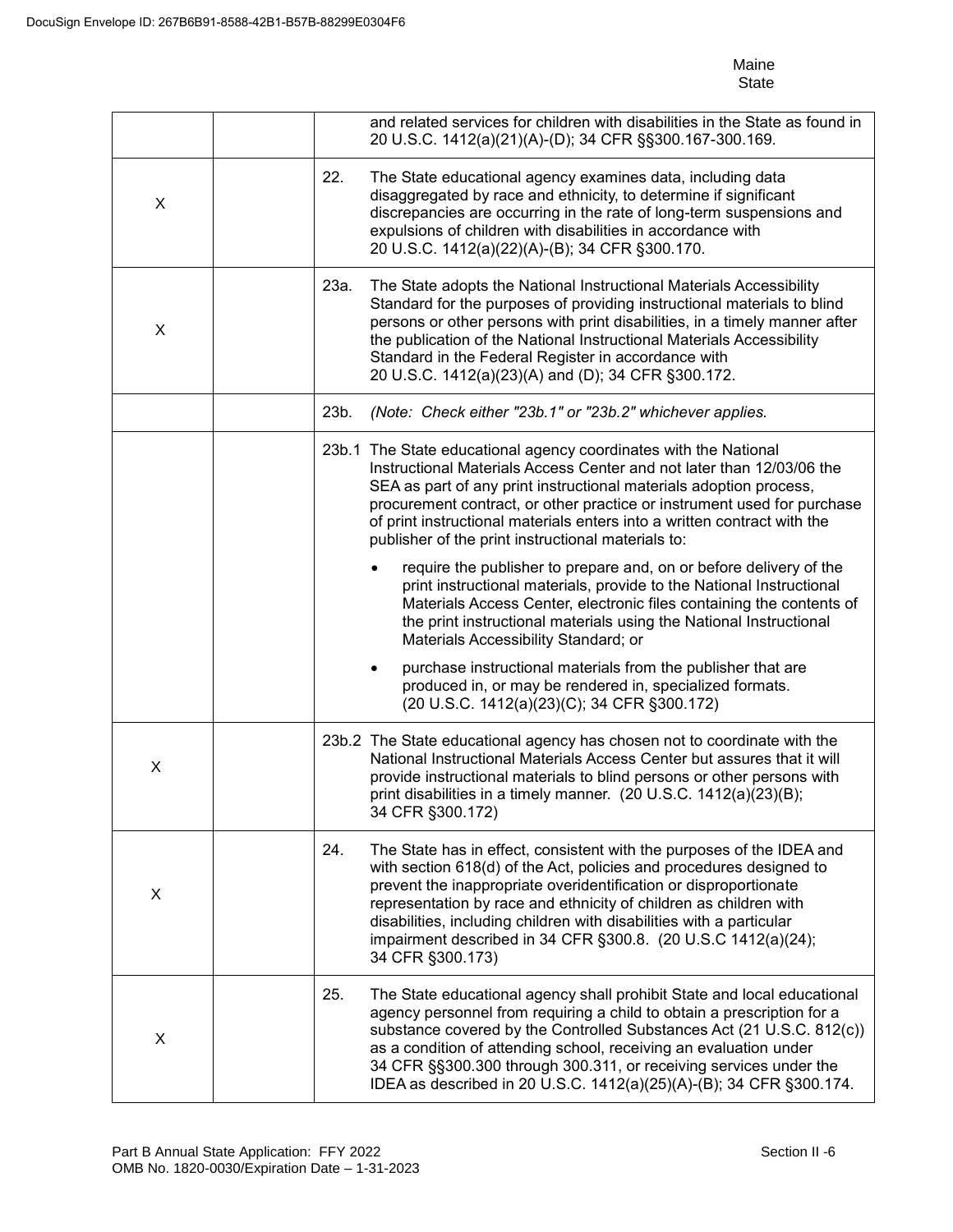### **B. Other Assurances**

The State also makes the following assurances:

| <b>Yes</b> | <b>Other Assurances</b>                                                                                                                                                                                                                                                                                                                                                                                                                                                                                                                                                   |
|------------|---------------------------------------------------------------------------------------------------------------------------------------------------------------------------------------------------------------------------------------------------------------------------------------------------------------------------------------------------------------------------------------------------------------------------------------------------------------------------------------------------------------------------------------------------------------------------|
| X          | 1. The State shall distribute any funds the State does not reserve under 20 U.S.C. 1411(e) to<br>local educational agencies (including public charter schools that operate as local educational<br>agencies) in the State that have established their eligibility under section 613 for use in<br>accordance with this part as provided for in 20 U.S.C. 1411(f)(1)-(3); 34 CFR §300.705.                                                                                                                                                                                 |
| X          | 2. The State shall provide data to the Secretary on any information that may be required by the<br>Secretary. (20 U.S.C. 1418(a)(3); 34 CFR §§300.640-300.645.)                                                                                                                                                                                                                                                                                                                                                                                                           |
| X          | 3. The State, local educational agencies, and educational service agencies shall use fiscal<br>control and fund accounting procedures that insure proper disbursement of and accounting for<br>Federal funds. (34 CFR §76.702)                                                                                                                                                                                                                                                                                                                                            |
| X          | As applicable, the assurance in OMB Standard Form 424B (Assurances for Non-Construction<br>4.<br>Programs), relating to legal authority to apply for assistance; access to records; conflict of<br>interest; merit systems; nondiscrimination; Hatch Act provisions; labor standards; flood<br>insurance; environmental standards; wild and scenic river systems; historic preservation;<br>protection of human subjects; animal welfare; lead-based paint; Single Audit Act; and general<br>agreement to comply with all Federal laws, executive orders and regulations. |

### **C. Certifications**

The State is providing the following certifications:

| <b>Yes</b> | <b>Certifications</b>                                                                                                                                                                                                                                                                                                                                                                                                                                                                                                                                                                                                                                                                                                                                               |
|------------|---------------------------------------------------------------------------------------------------------------------------------------------------------------------------------------------------------------------------------------------------------------------------------------------------------------------------------------------------------------------------------------------------------------------------------------------------------------------------------------------------------------------------------------------------------------------------------------------------------------------------------------------------------------------------------------------------------------------------------------------------------------------|
|            | The State certifies that ED Form 80-0013, Certification Regarding Lobbying, is on file with the<br>1.<br>Secretary of Education.                                                                                                                                                                                                                                                                                                                                                                                                                                                                                                                                                                                                                                    |
| X          | With respect to the Certification Regarding Lobbying, the State recertifies that no Federal<br>appropriated funds have been paid or will be paid to any person for influencing or attempting<br>to influence an officer or employee of any agency, a Member of Congress, an officer or<br>employee of Congress, or an employee of a Member of Congress in connection with the<br>making or renewal of Federal grants under this program; that the State shall complete and<br>submit Standard Form-LLL, "Disclosure Form to Report Lobbying," when required (34 CFR<br>Part 82, Appendix B); and that the State Agency shall require the full certification, as set forth<br>in 34 CFR Part 82, Appendix A, in the award documents for all sub awards at all tiers. |
| X          | The State certifies that certification in the Education Department General Administrative<br>2.<br>Regulations (EDGAR) at 34 CFR §76.104 relating to State eligibility, authority and approval to<br>submit and carry out the provisions of its State application, and consistency of that application<br>with State law are in place within the State.                                                                                                                                                                                                                                                                                                                                                                                                             |
| X          | The State certifies that the arrangements to establish responsibility for services pursuant to<br>3.<br>20 U.S.C. 1412(a)(12)(A)-(C); 34 CFR §300.154 (or 20 U.S.C. 1412(a)(12)(A));<br>34 CFR §300.154(a) are current. This certification must be received prior to the expenditure<br>of any funds reserved by the State under 20 U.S.C. 1411(e)(1); 34 CFR §300.171.                                                                                                                                                                                                                                                                                                                                                                                             |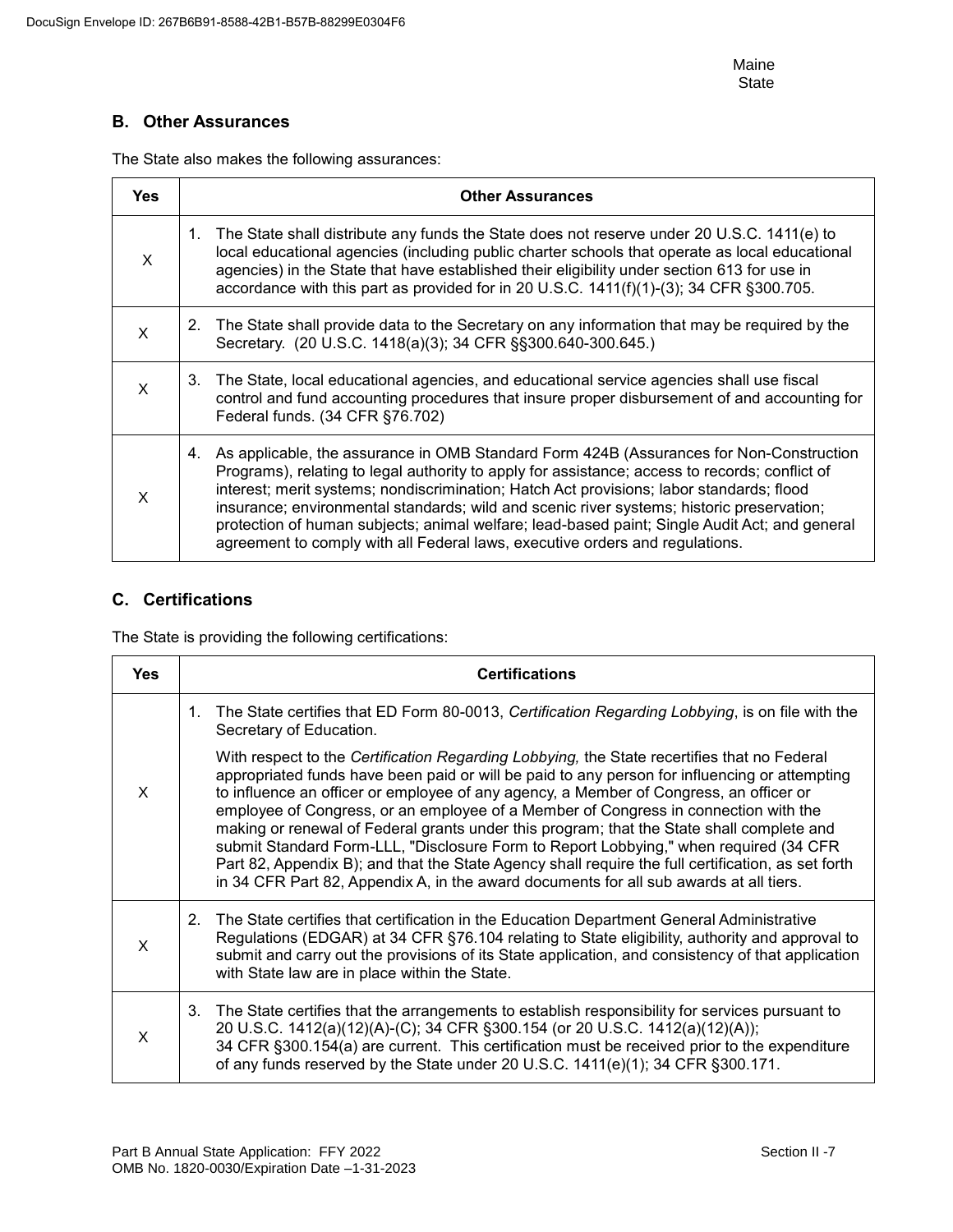Maine **State** 

#### **D. Statement**

I certify that the State of Maine **Maine Example 2** can make the assurances checked as 'yes' in Section II.A and II.B and the certifications required in Section II.C of this application. These provisions meet the requirements of the Part B of the Individuals with Disabilities Education Act as found in PL 108-446. The State will operate its Part B program in accordance with all of the required assurances and certifications.

If any assurances have been checked 'no', I certify that the State will operate throughout the period of this grant award consistent with the requirements of the IDEA, as found in PL 108-446 and any applicable regulations, and will make such changes to existing policies and procedures as are necessary to bring those policies and procedures into compliance with the requirements of the IDEA, as amended, as soon as possible, and not later than June 30, 2023. (34 CFR § 76.104)

I, the undersigned authorized official of the

#### Maine Department of Education

*(Name of State and official name of State agency)*

am designated by the Governor of this State to submit this application for FFY 2022 funds under Part B of the Individuals with Disabilities Education Act (IDEA).

| Printed/Typed Name of Authorized Representative of the State: |
|---------------------------------------------------------------|
| A. Pender Makin                                               |
| Title of Authorized Representative of the State:              |
| Commissioner, Maine Department of Education                   |
| Signature:                                                    |
| Docusigned by:<br>Pender Makin                                |
|                                                               |
| <del>-6119999ABD9B473</del><br>Date:                          |
| 3/15/2022                                                     |
|                                                               |
|                                                               |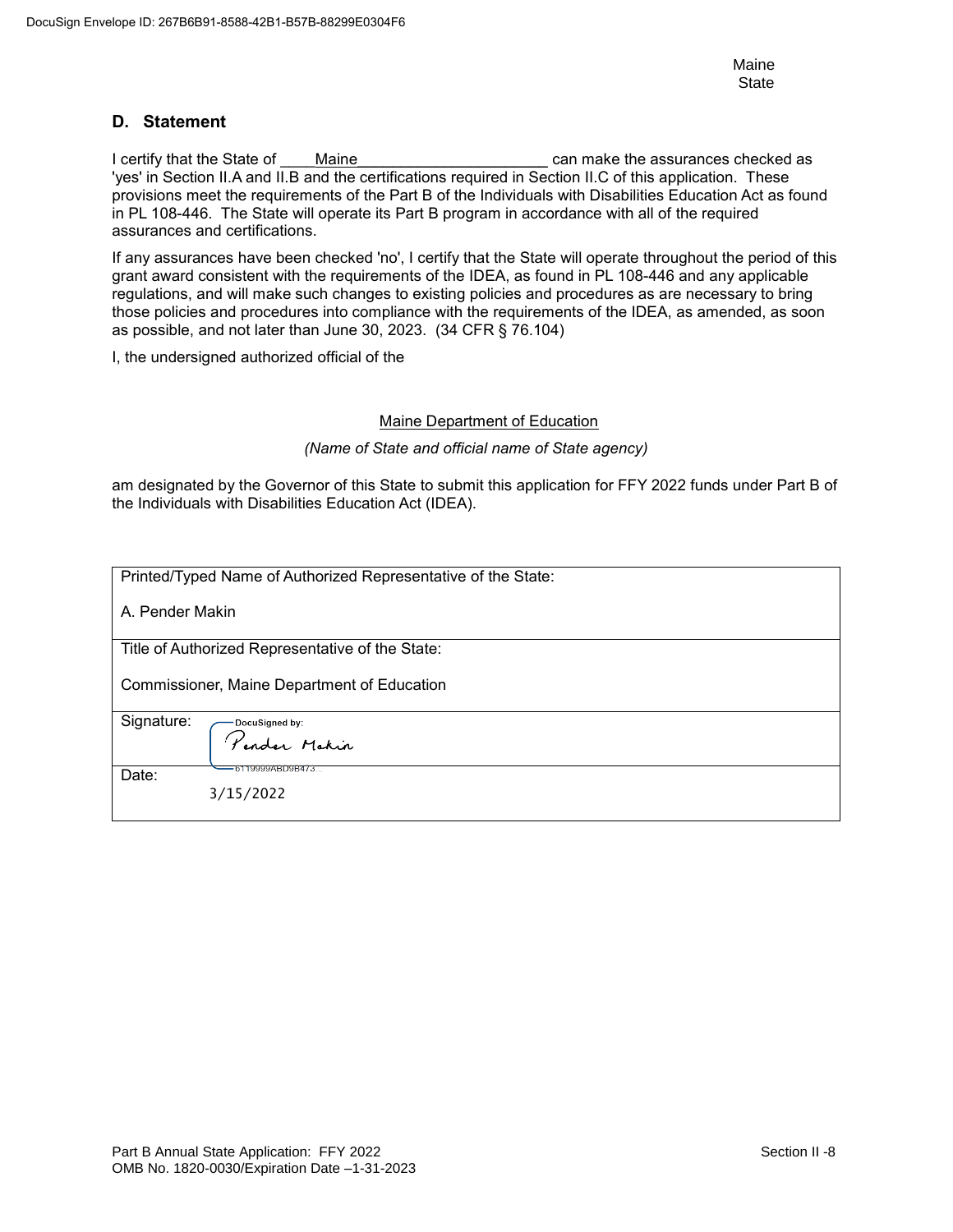# **Section III**

#### **Description of Use of Funds Under Part B of the Individuals with Disabilities Education Act—20 U.S.C. 1411(e)(5); 34 CFR § 300.171**

States must provide the Description of Use of Funds by completing and submitting the Excel Interactive Spreadsheet with the FFY 2022 Application.

Describe how the amount retained by the State educational agency under 20 U.S.C. 1411(e)(1) will be used to meet the following activities under Part B. (20 U.S.C. 1411(e)(1)-(3), (6) and (7).) The Department annually identifies for States the maximum amounts that a State may retain under Section 1411(e)(1) and (2).<sup>1</sup> The dollar amounts listed in the Excel Interactive Spreadsheet by the State for administration and for other State activities should add up to less or equal to the dollar amount provided to the State by the Department for each of these activities.

**Enter whole dollar amounts (do not enter cents) in appropriate cells on the State's Excel Interactive Worksheet. The Excel Interactive Spreadsheet must be submitted as part of the State's application.**

Describe the process used to get input from LEAs regarding the distribution of amounts among activities described in the Excel Interactive Spreadsheet to meet State priorities. (20 U.S.C. 1411(e)(5)(B); 34 CFR § 300.704)

On April 1, 2022, The State Director of Special Services Birth to 22 will meet with the regional representative of the Maine Administrators of Services for Children with Disabilities (MADSEC). The twelve members of the group represent regions throughout the state of Maine. Members are able to provide suggestions for the use of the IDEA funds for the coming fiscal year.

A dispatch was published on the Maine Department of Education's webpage and widely shared through our newsroom asking for public comment regarding the Part B application.

The interactive spreadsheet was also presented during the Part B State Advisory Panel meeting prior to submission

l

 $1$ Each State may reserve for each fiscal year not more than the maximum amount the State was eligible to reserve for State administration under this section for fiscal year 2004 or \$800,000 (adjusted in accordance with 20 U.S.C. 1411(e)(1)(B)), whichever is greater; and each outlying area may reserve for each fiscal year not more than 5 percent of the amount the outlying area receives under 20 U.S.C. 1411(b)(1) for the fiscal year or \$35,000, whichever is greater.

For each fiscal year beginning with fiscal year 2005, the Secretary shall cumulatively adjust: 1) the maximum amount the State was eligible to reserve for State administration under this part for fiscal year 2004; and 2) \$800,000, by the rate of inflation as measured by the percentage increase, if any, from the preceding fiscal year in the Consumer Price Index For All Urban Consumers, published by the Bureau of Labor Statistics of the Department of Labor.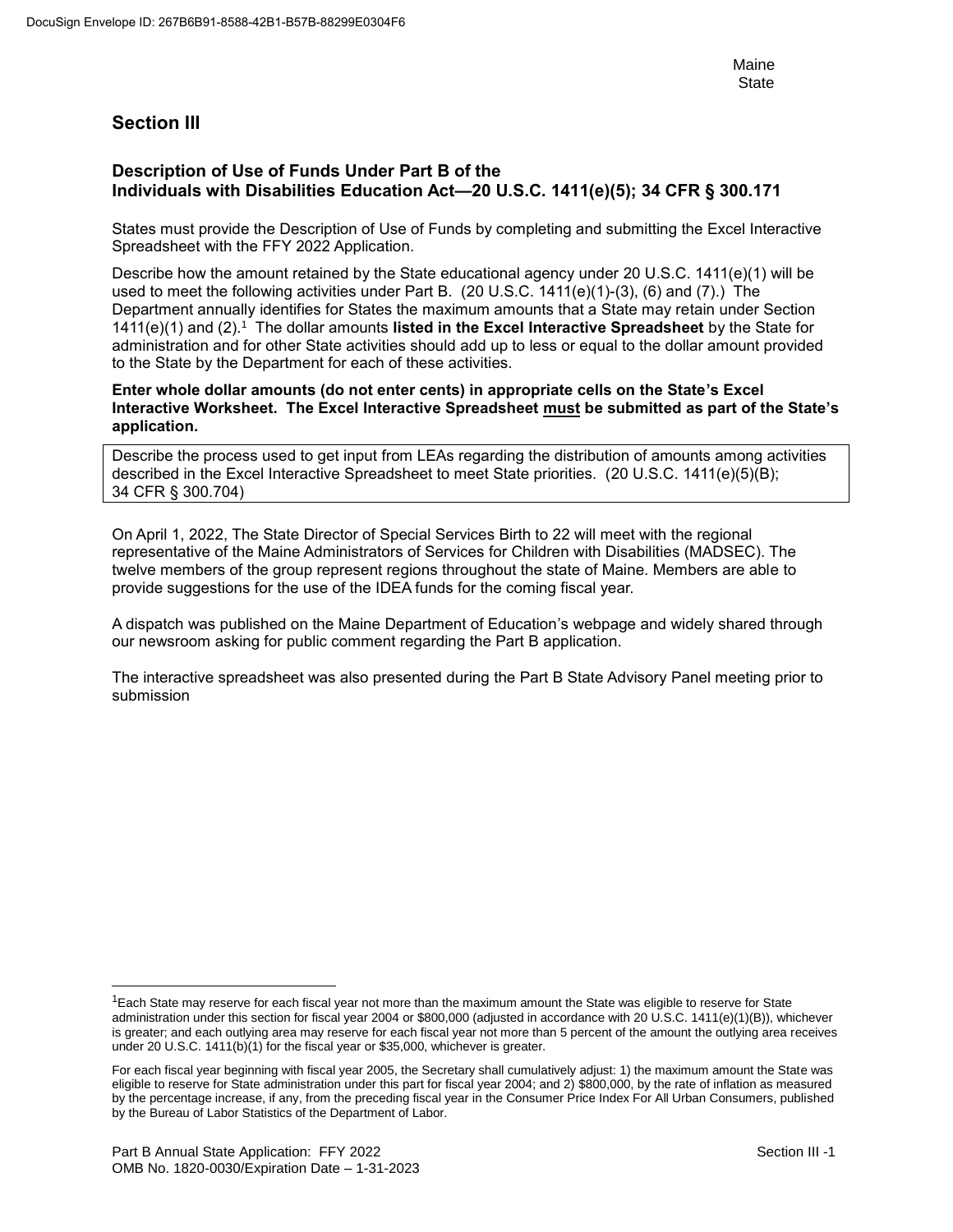# **Section IV**

### **State Administration**

Section 608(a) of the IDEA requires each State that receives funds under this title to:

- (1) ensure that any State rules, regulations, and policies relating to this title conform to the purposes of this title;
- (2) identify in writing to local educational agencies located in the State and the Secretary any such rule, regulation, or policy as a State-imposed requirement that is not required by this title and Federal regulations; and
- (3) minimize the number of rules, regulations, and policies to which the local educational agencies and schools located in the State are subject under this title.

States must attach to this application a list identifying any rule, regulation, or policy that is State-imposed (not required by IDEA or Federal regulations). If there are no such State-imposed rules, regulations, or policies, please so indicate. In addition, the State is required to inform local educational agencies in writing of such State-imposed rules, regulations or policies. (20 U.S.C. 1407(a); 34 CFR § 300.199)

 Maine Department of Education Regulation Chapter 101, Section VIII, Eligibility for FAPE for Five Year Olds by IEP Team Determination. This provision allows children who have neem served by Child Development Services (CDS) and have a birth date between July 1 and October 15 to stay in the CDS system another year. A proposed change to this provision was not approved by the State legislature.

 Federal law allows a child to "stay put" in the preferred placement when a due process complaint has gone to a hearing; Maine law allows stay-put during the mediation and the state complaint process, as well as the hearing process- a longer period of time. Maine Department of Education Regulation Chapter 101, Section XVI.20.A. A proposed change to this provision was not approved by the State Legislature.

 Federal law imposes a one-year statute of limitations for complaint investigations, in Maine, the statute of limitations is one year unless the parent requests a remedy of compensatory services, in which case the statute of limitations is two years. Maine Department of Education Regulation Chapter 101, Section XVI.4.b (3). This provision was identified by staff involvement with due process activities, when asked to review the regulations in 2013 for any that are not required under federal law. It is a compromise position reached by the Legislature in 2010, in response to the Department's proposal to adopt the federal one-year limit.

**NOTE:** The Department's regulations use different text fonts to distinguish between State and federal requirements. The convention is stated at the beginning of the document so any reader will be aware of the source of a given requirement.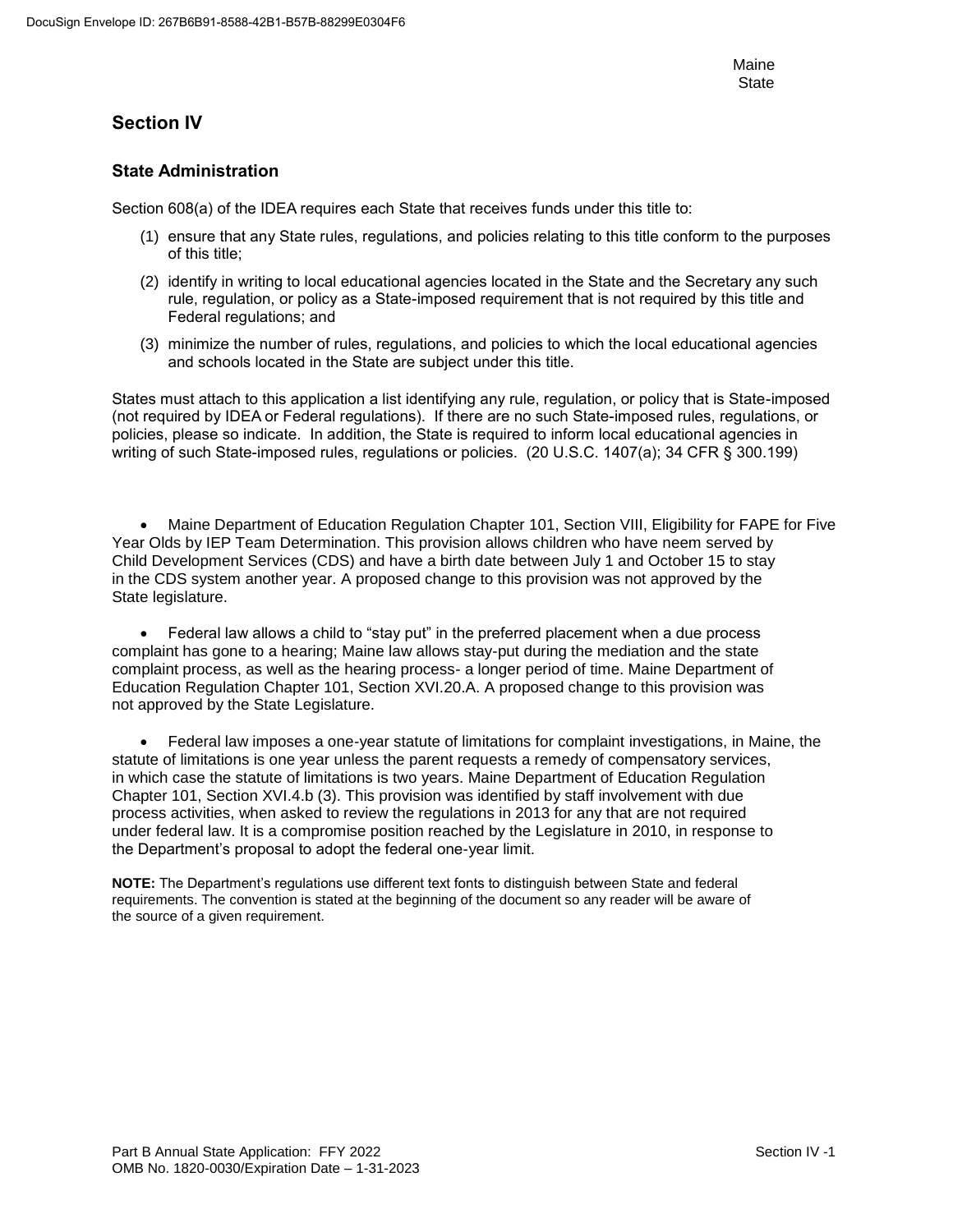# **Section V**

### **A. Maintenance of State Financial Support**

Pursuant to the authority established in IDEA section 618(a)(3), each applicant for funds under section 611 must provide the following State fiscal data with a certification of its accuracy by the State budget office or an authorized representative thereof. Amounts should be shown in whole dollars and are for the State fiscal year (SFY). States may meet the maintenance of State financial support (MFS) requirement in IDEA section 612(a)(18) and 34 CFR § 300.163 on either a total or per capita basis. In order to complete Section V.A of the Application, States must provide in whole dollars the total amount of State financial support made available for special education and related services for children with disabilities during SFYs 2020 and 2021. However, if a State met the MFS requirement on a per capita basis, it **must** complete the first chart and then may also complete the second chart by providing, in whole dollars, the amount of State financial support made available for special education and related services per child with a disability during SFYs 2020 and 2021.

#### **Total Amount of State Financial Support Made Available for Special Education and Related Services for Children with Disabilities**

| <b>SFY 2020</b> | \$435,206,700.57 |
|-----------------|------------------|
| <b>SFY 2021</b> | \$471,429,081.79 |

#### **Per capita amount of State Financial Support Made Available for Special Education and Related Services for Children with Disabilities**

| <b>SFY 2020</b> | \$12,534.91 |
|-----------------|-------------|
| <b>SFY 2021</b> | \$13,572.16 |

Pender Makin

State Budget Officer or Authorized Representative (Printed Name)

\_\_\_\_\_\_\_\_\_\_\_\_\_\_\_\_\_\_\_\_\_\_\_\_\_\_\_\_\_\_\_\_\_\_\_\_\_\_\_\_\_\_\_\_\_\_\_\_\_\_\_\_\_\_\_\_\_

3/15/2022

\_\_\_\_\_\_\_\_\_\_\_\_\_\_\_\_\_\_\_\_\_\_\_\_\_\_\_\_\_\_\_\_\_\_\_\_\_\_\_\_\_\_\_\_\_\_\_\_\_\_\_\_\_\_\_\_\_ \_\_\_\_\_\_\_\_\_\_\_\_\_\_\_\_\_\_\_\_\_\_ Signature of State Budget Officer or Authorized Representative **Date** Date